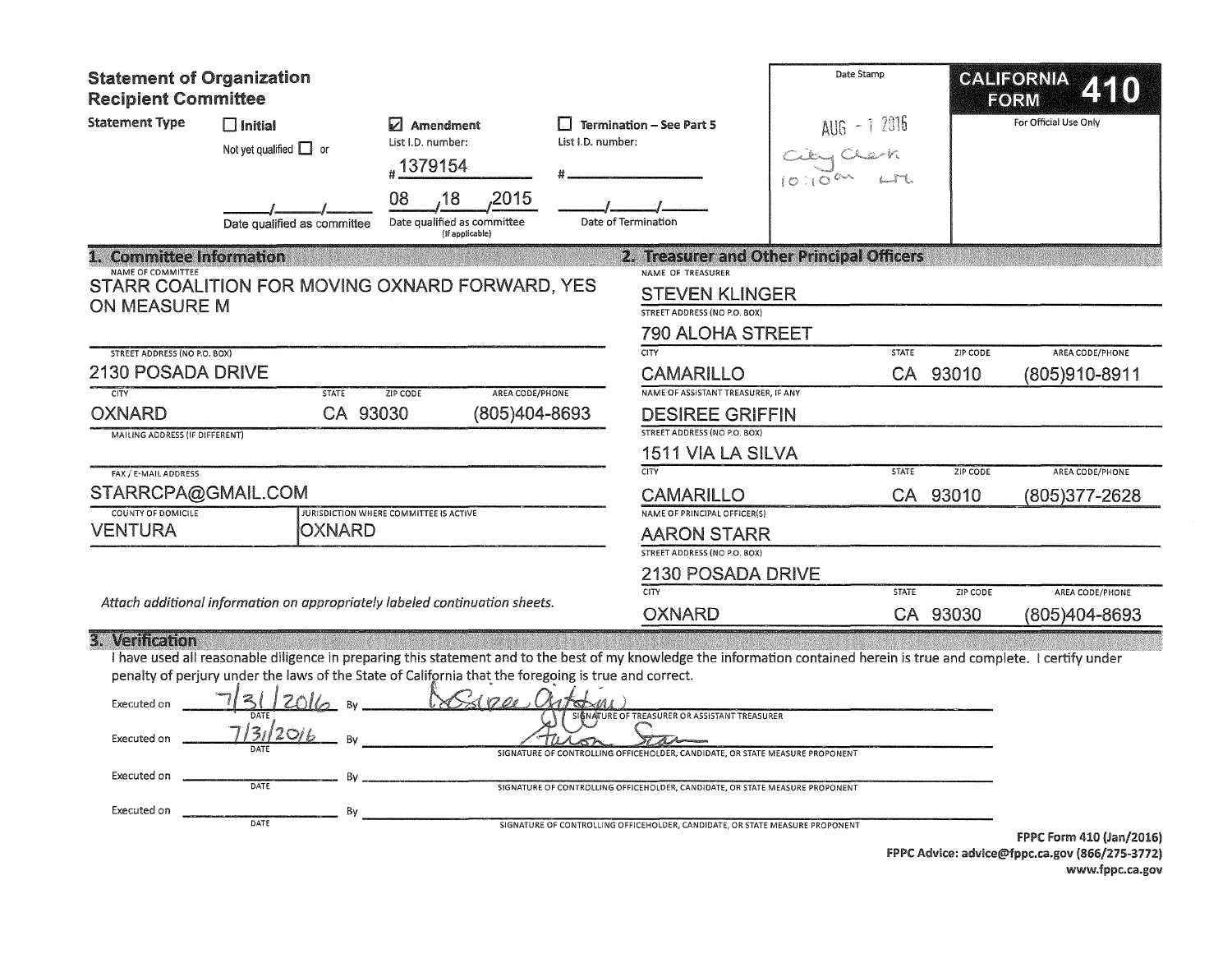INSTRUCTIONS ON REVERSE

## Page 2

## STARK COALITION FOR MOVING OXNARD FORWARD, YES ON MEASURE M

l.D. NUMBER 1379154

• All committees must list the financial institution where the campaign bank account is located.

| NAME OF FINANCIAL INSTITUTION                          | AREA CODE/PHONE   | <b>BANK ACCOUNT NUMBER</b> |  |  |  |
|--------------------------------------------------------|-------------------|----------------------------|--|--|--|
| <b>WELLS FARGO</b>                                     | $(805)278 - 8170$ | 13562792535                |  |  |  |
| ADDRESS                                                | CITY              | ZIP CODE<br><b>STATE</b>   |  |  |  |
| 1700 E GONZALES ROAD                                   | <b>OXNARD</b>     | 93036<br>$\Box$ A          |  |  |  |
| 4. Type of Committee Complete the applicable sections. |                   |                            |  |  |  |

Controlled Committee

• List the name of each controlling officeholder, candidate, or state measure proponent. If candidate or officeholder controlled, also list the elective office sought or held, and district number, if any, and the year of the election.

• List the political party with which each officeholder or candidate is affiliated or check "nonpartisan."

• If this committee acts jointly with another controlled committee, list the name and identification number of the other controlled committee.

| NAME OF CANDIDATE/OFFICEHOLDER/STATE MEASURE PROPONENT | ELECTIVE OFFICE SOUGHT OR HELD<br>(INCLUDE DISTRICT NUMBER IF APPLICABLE) | YEAR OF ELECTION | PARTY         |
|--------------------------------------------------------|---------------------------------------------------------------------------|------------------|---------------|
| AARON STARR                                            | <b>OXNARD CITY COUNCIL</b>                                                | 12016            | Monpartisan   |
|                                                        |                                                                           |                  | 1 Nonpartisan |

"Primarily Formed Committee "Primarily formed to support or oppose specific candidates or measures in a single election. List below:

| CANDIDATE(S) NAME OR MEASURE(S) FULL TITLE (INCLUDE BALLOT NO. OR LETTER)                                                                                        | CANDIDATE(S) OFFICE SOUGHT OR HELD OR MEASURE(S) JURISDICTION<br>(INCLUDE DISTRICT NO., CITY OR COUNTY, AS APPLICABLE)                                                                                                         | <b>CHECK ONE</b> |        |
|------------------------------------------------------------------------------------------------------------------------------------------------------------------|--------------------------------------------------------------------------------------------------------------------------------------------------------------------------------------------------------------------------------|------------------|--------|
|                                                                                                                                                                  |                                                                                                                                                                                                                                | SUPPORT          | OPPOSE |
| MEASURE M INITIATIVE TO REPEAL THE CITY'S-                                                                                                                       | OXNARD                                                                                                                                                                                                                         |                  |        |
| WASTEWATER RATES ADOPTED IN JANUARY 2016<br>ланд и назначали солном месци солном на други солласт определения медальных искусственных и солном немецком немецком | and the contract of the contract of the contract of the contract of the contract of the contract of the contract of the contract of the contract of the contract of the contract of the contract of the contract of the contra | <b>SUPPORT</b>   | OPPOSE |

FPPC Form 410 (Jan/2016) FPPC Advice: advice@fppc.ca.gov (866/275-3772) www.fppc.ca.gov